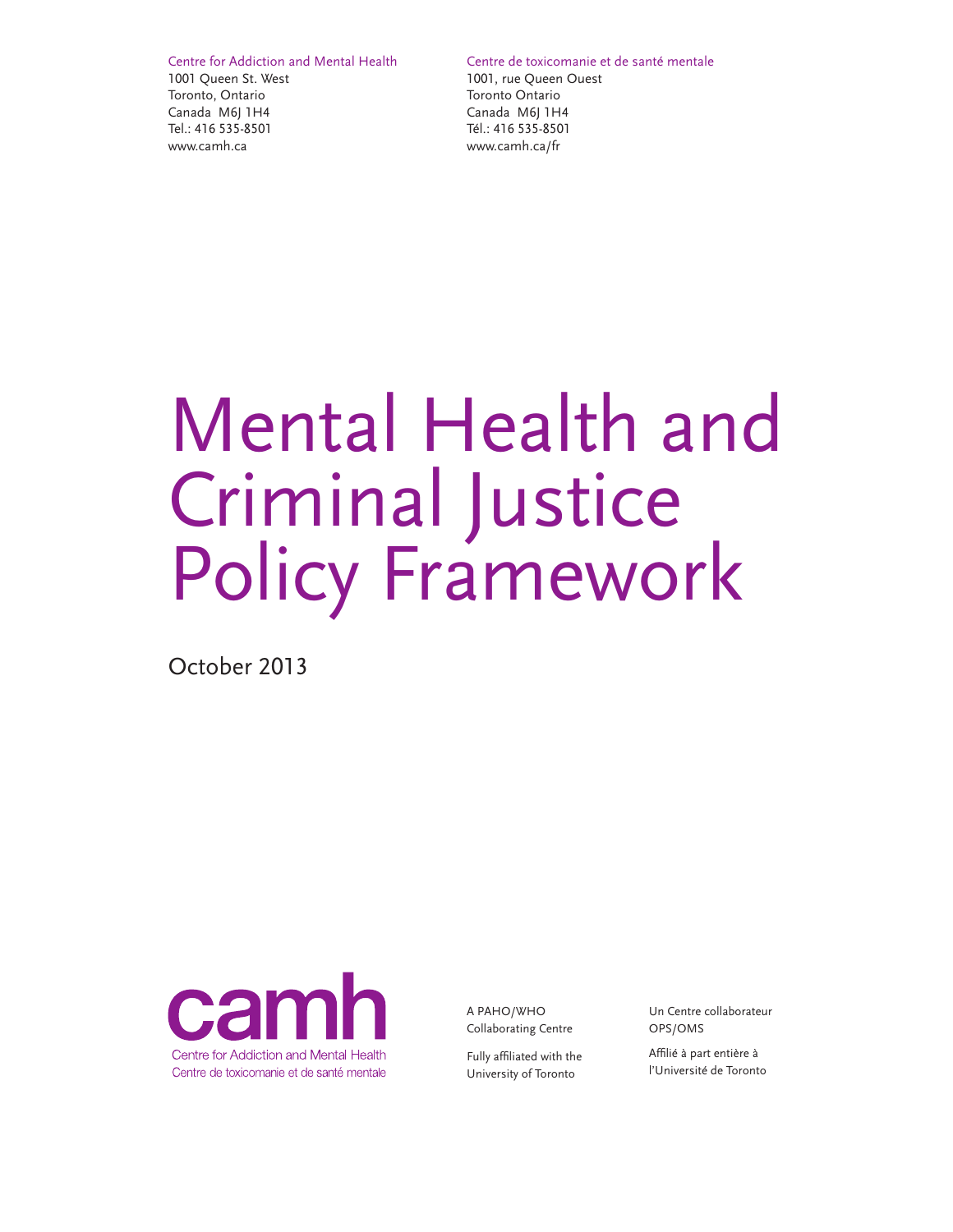### **Purpose**

The purpose of this framework document is to:

- facilitate CAMH responses to emerging mental health and criminal justice policy-related issues with all levels of government
- provide a model for the development and implementation of mental health and criminal justice policies that most effectively address the prevention, diversion and treatment/ rehabilitation needs of people with mental illness
- share CAMH's perspective on mental health and criminal justice policy
- encourage a convergence of research and practice within CAMH and across the system on mental health and criminal justice issues.

If you would like more information about this document, please contact Roslyn Shields, CAMH Senior Policy Analyst, at roslyn.shields@camh.ca or 416 535-8501 x32129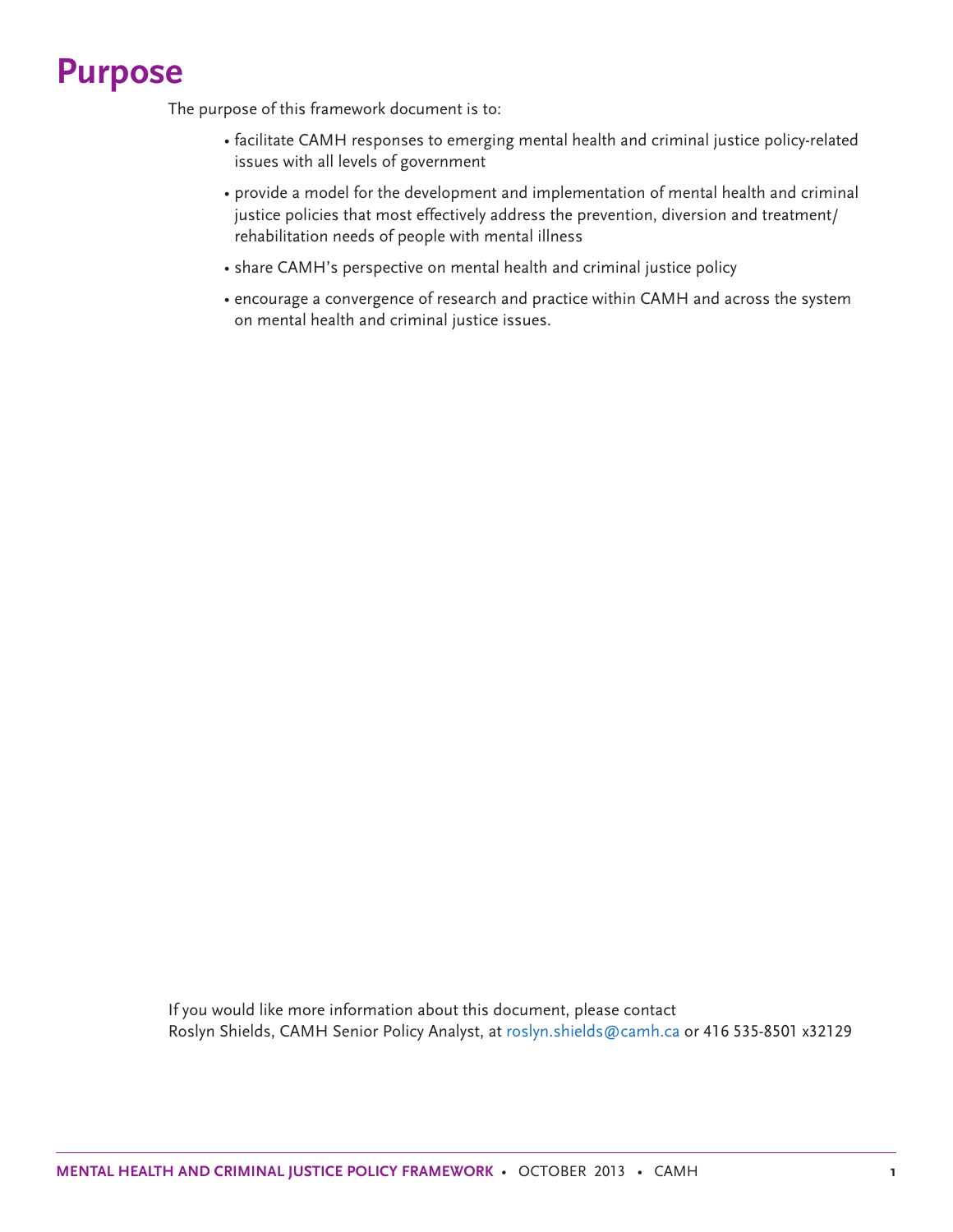# **Why mental health and criminal justice is important**

People with mental illness are over-represented in the criminal justice system. The 2011–2012 Annual Report of the Correctional Investigator found that 36% of federal offenders were identified at admission as requiring psychiatric or psychological follow-up, and 45% of male inmates and 69% of female inmates received institutional mental health care services (Sapers & Zinger, 2012). The over-representation of people with mental illness in the corrections system may be increasing over time. Between 1997 and 2010, symptoms of serious mental illness reported by federal offenders at admission increased by 61% for males and 71% for females (Sorenson, 2010).

The reasons why people with mental illness end up in the criminal justice system are numerous. Societal factors such as poverty, inadequate housing and trauma can increase risk, as can substance use problems. There are also instances when mental illnesses actually cause people to behave in ways that lead to a criminal justice response. Whatever the reason, the overrepresentation of people with mental illness in the criminal justice system is often referred to as the "criminalization" of mental illness.

The criminalization of mental illness is associated with several factors, most notably the lack of access to appropriate treatment and supports (Hartford, Carey, & Mendonca, 2007). Without access to supports and services, some people with mental illness may commit crimes or behave in ways that draw police attention. How police respond to these interactions is an early predictor of one's likelihood to be further involved in the criminal justice system. When people with mental illness are incarcerated they can experience more severe symptoms of their illness, can become isolated from community supports and services (making it even more difficult to access these services upon their release) and are at increased risk of homelessness upon discharge (Ministry of Health and Long-Term Care [MOHLTC], 2006). They are also reliant upon mental health services in the corrections system, which can be inadequate (Schizophrenia Society of Ontario [SSO], 2012; Sapers & Zinger, 2012). Involvement in the criminal justice system can also increase the stigma and discrimination that people with mental illness already experience.

It is imperative that the criminalization of people with mental illness is addressed and that individuals receive the support, care and treatment that they need and to which they are entitled. To address and reduce the criminalization of people with mental illness, it is helpful to use a social justice approach to public policy that focuses on preventing involvement in the criminal justice system, ensuring diversion opportunities are available and accessible and offering treatment/ rehabilitation services that meet people's diverse needs.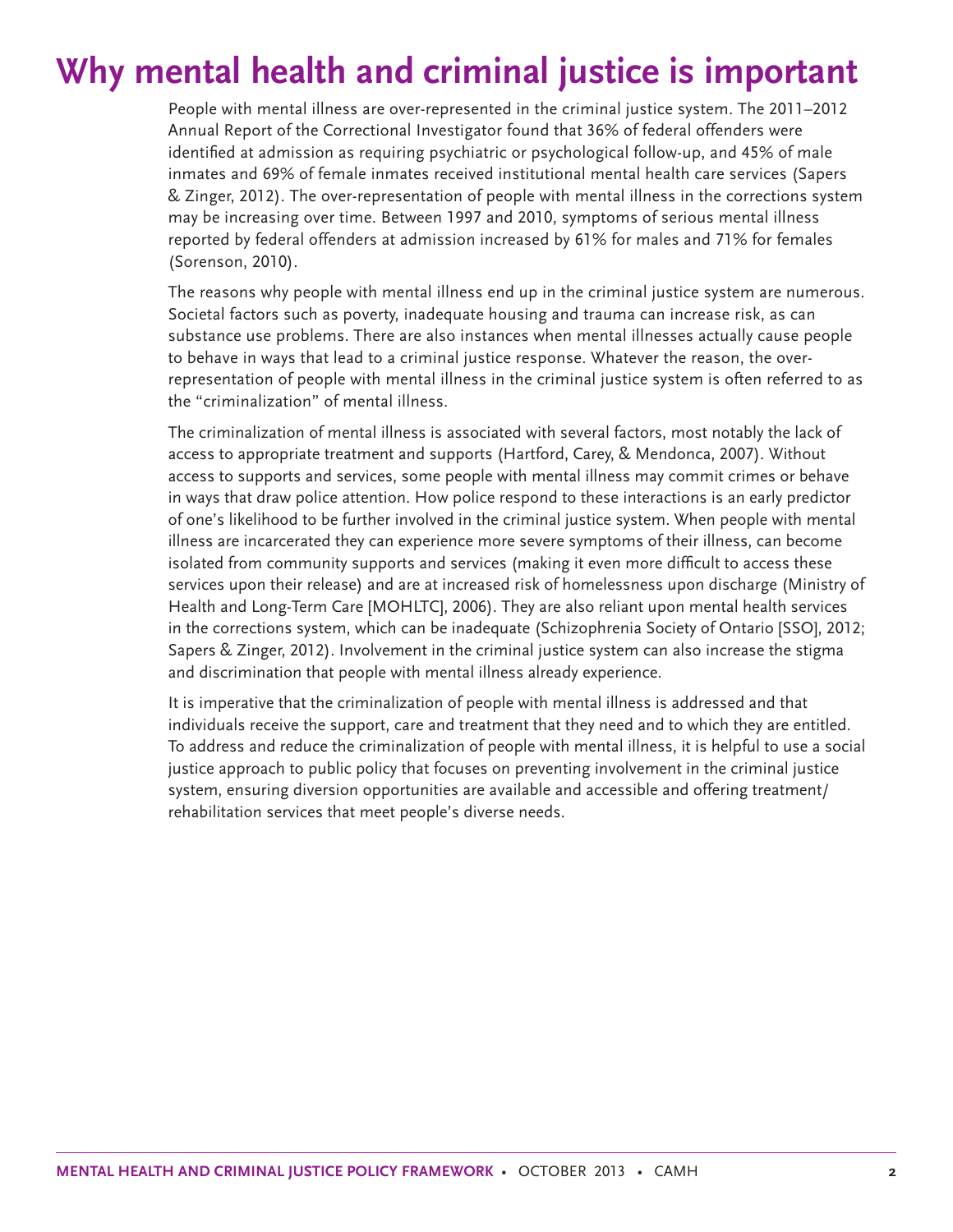# **What we know**

### **Preventing involvement in the criminal justice system**

Population-wide strategies outlined by both the Mental Health Commission of Canada (MHCC) (2012) and the MOHLTC (2011) that focus on improving mental health for all citizens, building healthy and resilient communities and intervening early when a person first shows signs of mental illness lay important groundwork. These strategies also need to consider the unique needs of Aboriginal and racialized communities who can be vulnerable to mental health problems (the Provincial Human Services and Justice Coordinating Committee [PHSJCC], 2011).

Research has shown that people with schizophrenia have a higher risk of committing homicide than those with other serious mental illnesses (Schanda, 2005). The chances of committing murder and becoming involved in the criminal justice system can be reduced by ensuring that these individuals receive early and appropriate treatment (Nielssen & Large, 2008). Similarly, people with mental illness combined with other criminal risk factors (e.g., history of anti-social behaviour, substance abuse) can benefit from targeted interventions to reduce problem behaviours that can lead to involvement in the criminal justice system in the first place (Lamberti, 2007). Efforts to prevent the criminalization of people with mental illness should also focus on increasing programs and services that address the social determinants of health (e.g., housing and income) (Sorenson, 2010).

Overall, having access to a well-funded, coordinated and comprehensive community mental health system—with the support of hospital-based specialty care—will help prevent many people with mental illness from becoming involved in the criminal justice system.

### **Police**

Police officers have been described as the "informal first responders of our mental health system" due to the frequency that they are in contact with those with mental illness (Adelman, 2003). Research suggests that 5% of police dispatches or encounters involve "Emotionally Disturbed Persons" (EDP) (police language for people with mental illness) and 40% of people with mental illness have been arrested at least once in their lifetime (Brink et al., 2011). In Ontario in 2007, over 40,000 police encounters involved people with mental illness and 16,000 police encounters involved apprehensions under the Mental Health Act (Durbin, Lin, & Zaslavska, 2010). These encounters have increased over time.

|                                                              | 2003/2004 | 2007 |  |
|--------------------------------------------------------------|-----------|------|--|
| <b>Mental health calls</b><br>(rate per 100,000)             | 287       | 397  |  |
| <b>Mental Health Act apprehensions</b><br>(rate per 100,000) | 172       | 232  |  |

#### **Mental health calls and Mental Health Act apprehensions in Ontario**

source: Durbin, Lin, & Zaslavska, 2010.

Sixty percent of police encounters with EDP involve some type of alleged criminal behaviour (20% of which is violent crime; 40% of which is non-violent crime), while the remaining 40% of encounters are unrelated to criminal behaviours and can involve mental health crises, bizarre behaviours, and criminal victimization (Brink et al., 2011). EDP are over-represented in police shootings, stun gun incidents and fatalities (Brink et al., 2011).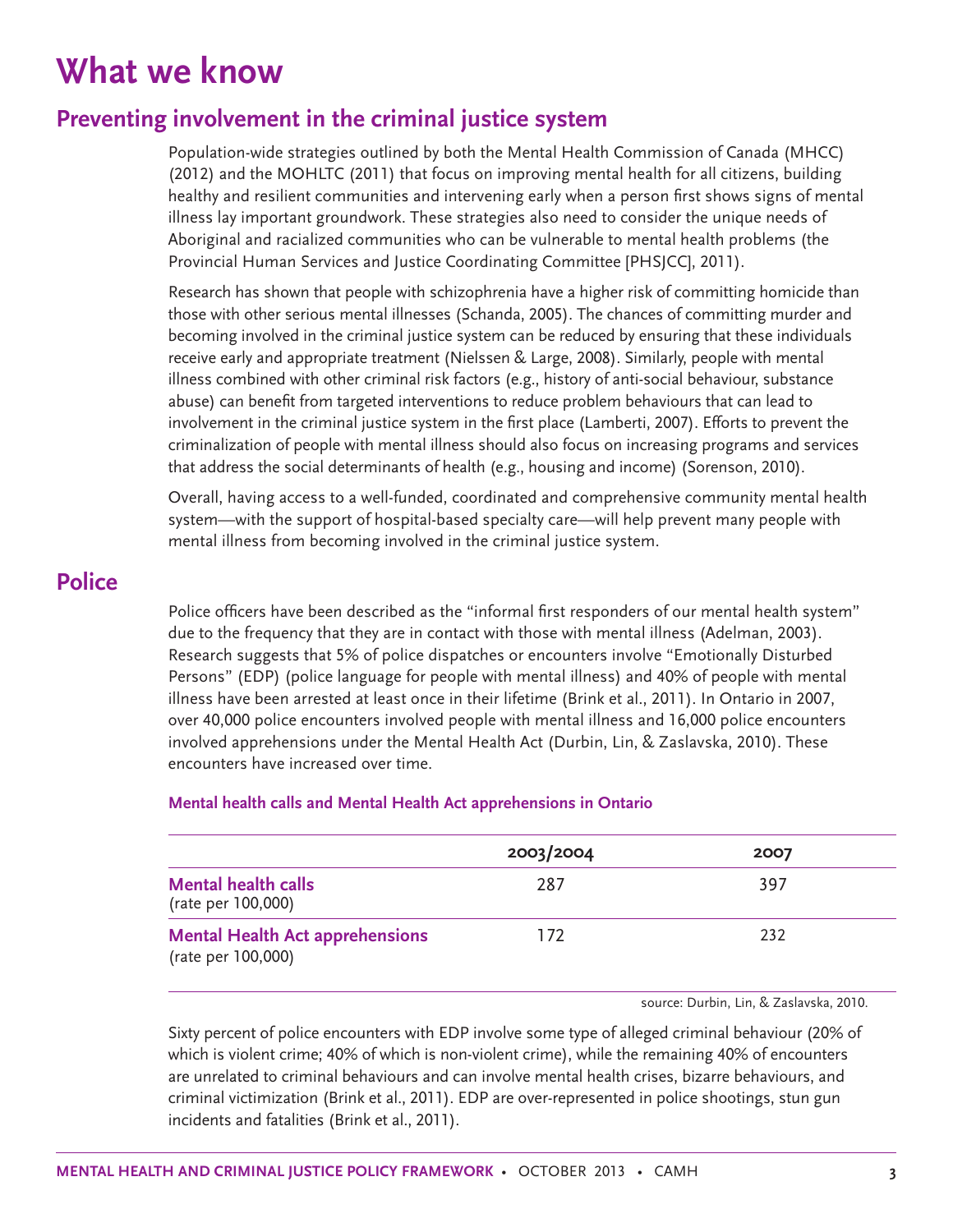Police have considerable discretion in determining how to address and resolve their encounters with EDP. Training and pre-charge diversion can help to improve police interactions with EDP to avoid injury and death and to, when possible, avoid the criminal justice system.

#### **Training**

Training police officers to recognize the signs and behaviours related to mental illness and how to respond to someone who is acutely ill can help to mitigate negative interactions between police and EDP. Training police officers to work with people with mental illness reduces stereotyping and stigmatizing attitudes (Brink et al., 2011; Hanafi et al., 2008). Intensive training in de-escalation techniques also has a positive effect on officers' attitudes and knowledge. Training prepares police to respond to situations involving EDP and increases the likelihood that they will connect the individuals that they encounter with appropriate mental health services (Compton et al., 2008).

Mental health training is required as part of the Ontario Police College's training program for new recruits. The Ontario Provincial Police and municipal police services also offer a variety of voluntary and mandatory training programs for their officers (PHSJCC, 2011). In one Ontario study, 84% of police services provided some training to their front line officers, and 59% of police officers had participated in these trainings (Durbin, Lin, & Zaslavska, 2010). Clients and mental health experts have expressed concern that police training is limited and inconsistent. They have noted that ongoing police learning is needed and debriefings after all incidents involving EDP would be useful. The PHSJCC (2011) highlight that there is a lack of provincial standards, such as monitoring and accountability mechanisms, that could ensure that police training in mental health is consistent across Ontario.

#### **Pre-charge diversion**

Pre-charge diversion occurs when police officers refer EDP to hospitals or other mental health services instead of involving them further in the criminal justice system. Pre-charge diversion is an important strategy in addressing the criminalization of people with mental illness by recognizing their right to receive healthcare (Sorenson, 2010).

Officers use several factors to determine whether to arrest someone or divert them to the mental health system: the seriousness of the offense; whether the individual is known to police; and whether or not there is a risk of harm to the individual or someone else. Police also use a variety of pre-charge diversion options including connecting the individual to local community mental health services; escorting the individual home; involving crisis response services to take over custody of the individual; or apprehending the individual under the Mental Health Act (MHA) and escorting them to an emergency room (PHSJCC, 2011).

Police may be reluctant to use diversion options. Officers may decide not to take an EDP to hospital due to long wait periods, belief that the person won't meet the committal criteria or concern that the person will be admitted but rapidly discharged (Adelman, 2003). A lack of services to refer people can also deter police from using diversion options (Wilson-Bates, & Chu, 2008). In Ontario, very few police services have formal agreements to transfer care to hospitals, community crisis centres or withdrawal management programs (Durbin, Lin, & Zaslavska, 2010). Pre-charge diversion options are also inconsistent across the province and their availability is dependent on the police detachment and mental health and social services available in the community (PHSJCC, 2011).

Even when diversion options are used, police policy can contribute to the stigma experienced by people with mental illness. In Ontario, any police interaction that involves apprehension and detention under the MHA results in the creation of a non-criminal police record that will show up on a background check and can lead to discrimination in employment. In 2011, guidelines were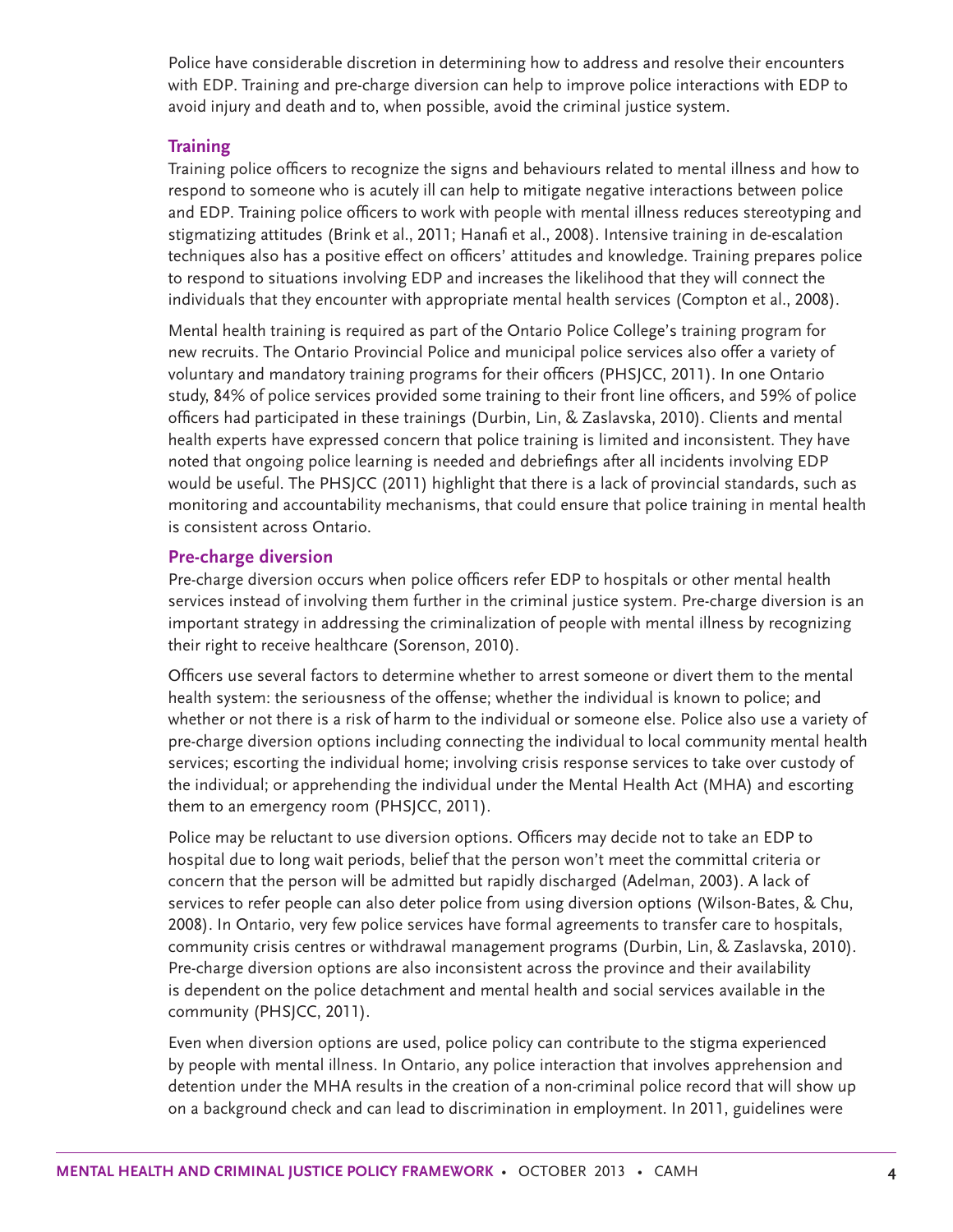developed by the Ontario Association of Chiefs of Police to ensure that mental health information collected by police would not be disclosed on background checks. Approximately 30% of police jurisdictions have implemented these guidelines (Ontario Mental Health Police Record Check Coalition [PRCC], 2013).

#### **Crisis response services**

Police/mental health crisis response services are common pre-charge diversion programs that exist across North America. There are various manifestations of crisis response services, though most consist of teams of specially trained police officers working in collaboration with mental health specialists who respond to incidents involving EDP who are in acute distress. Depending on the nature of the circumstance, their goal is to defuse the situation on-site or transfer/refer the individual to mental health services. In Ontario, the majority of police services have some type of mental health crisis response service, though actual use of these services is minimal (Durbin, Lin, & Zaslavska, 2010). Minimal use is likely due to timely availability of the service, officer awareness of the service or police determination that the service is not needed in a particular situation.

There are a variety of crisis response services across Ontario, but they are not standardized or monitored (PHSJCC, 2010). Evaluation of these services is also limited and most of the research in the area focuses specifically on crisis training for officers and not on the implementation of crisis response services as a whole. The program research that does exist demonstrates the benefits of these services. Crisis intervention teams in the U.S. have reduced rates of injury for officers and EDP, increased referrals to treatment facilities instead of jails, reduced recidivism, improved relationships between police and people with mental illness and enhanced police morale (Dupont & Cochran, 2000). Crisis response teams can also reduce psychiatric morbidity by accurately identifying psychiatric emergencies and rapidly referring people to appropriate treatment (Strauss et al., 2005).

### **Mental health courts and post-charge diversion programs**

The criminal justice system is complex and challenging to navigate, especially for those with mental illness. The Accessibility for Ontarians with Disabilities Act (AODA) requires that courts be accessible and accommodate those with disabilities, yet people with mental illness continue to experience barriers to full participation in court proceedings that affect them. Some individuals receive assistance from court support workers (mental health professionals with knowledge of the legal system) who assist people with mental illness and their families to navigate the legal process and link people to necessary mental health supports and services (MOHLTC, 2006). Due to lack of mental health screening in courts, however, assistance from court support workers and referrals to mental health services only occur if needs have been identified by the individual or others involved in their case.

A key component of court support programs is post-charge diversion. With the goal of diverting people with mental illness from further involvement in the criminal justice system, court support workers, lawyers and Crown attorneys have created programs where a person may have their charges stayed if mental illness is a factor, if the charges are low-risk and if supports and treatment can be provided in the community (Chaimowitz, 2012).

Client outcome data on court support and diversion programs is limited, but what information that does exist is positive. The MOHLTC (2006) cite findings that court support/diversion programs increase access to mental health services, improve mental health functioning and outcomes, reduce recidivism and hospitalization and reduce pressure on the criminal justice system. An evaluation of a court support program in Ontario found that clients who received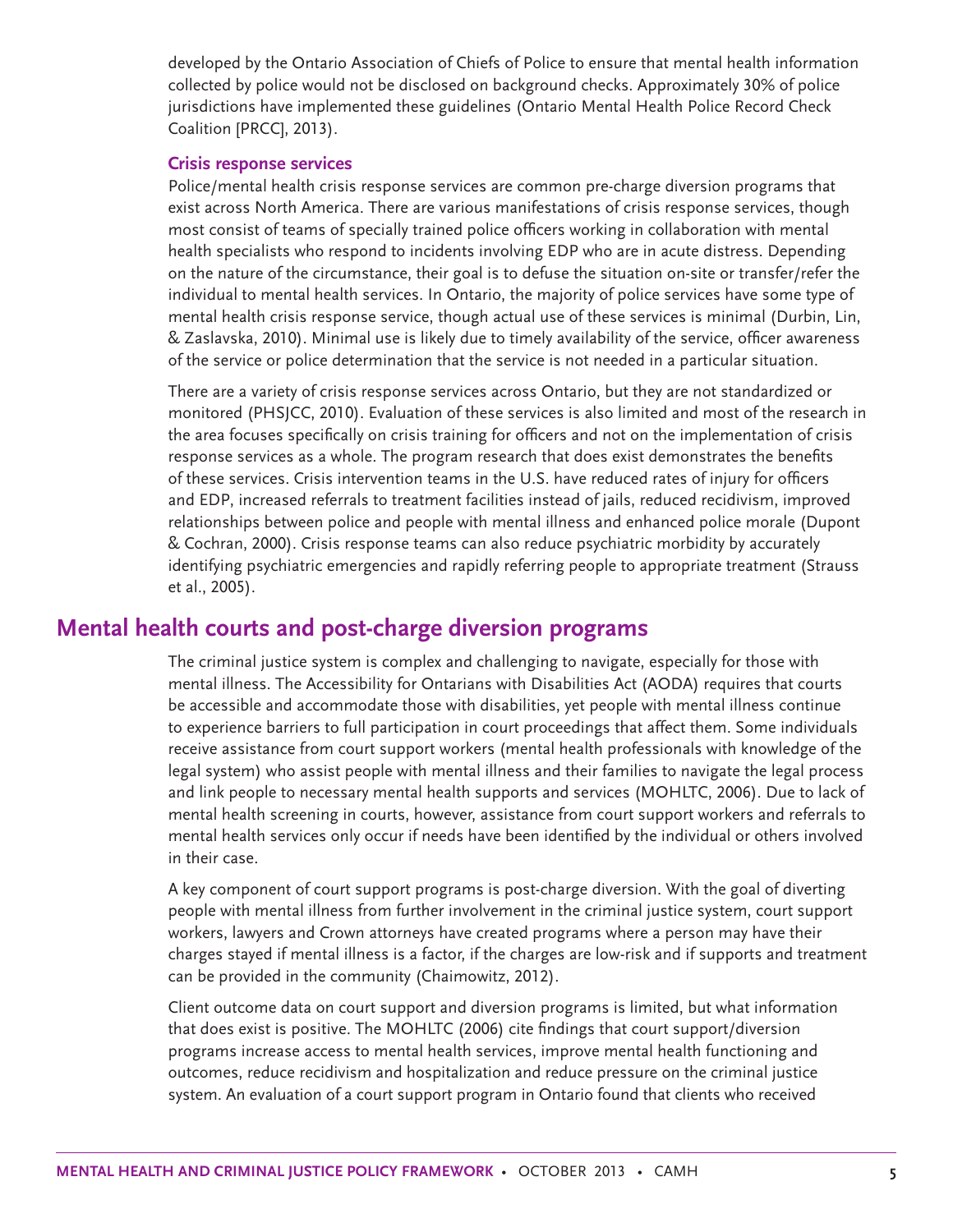services had less severe mental health symptoms, reduced likelihood of homelessness, better ability to live independently in the community and more favourable legal outcomes. Upon discharge from the program, only 4% of clients were incarcerated and 2% were detained through the Ontario Review Board. The program was also credited with making the court process more effective and efficient (Aubry et al., 2009).

Effectiveness of court support and diversion programs can be compromised by several factors. A study of court support programs in Ontario found that court support workers had difficulty linking people with mental illness to psychiatrists and hospitals in the community and that people were waiting for long periods of time for services and/or were not receiving all of the services that they needed (Dewa et al., 2008). Staff at an Ontario court support program reported that they were only able to work with those in greatest need because of limited resources relative to demand and that more people with mental illness could be referred to the program if greater capacity existed (Aubry et al., 2009).

In several cities across Canada, people with mental illness have access to mental health courts that are specifically designed to meet their unique needs and challenges and have connections to community resources. Evaluations of these types of courts are limited, but international research indicates that mental health courts that have broader jurisdiction to impose treatment and monitoring and address issues related to substance use, housing, and social assistance reduce recidivism (Schneider, 2010).

### **"Not Criminally Responsible" and forensic mental health**

"Not Criminally Responsible on Account of Mental Disorder" (NCR) is an important historical and legal defense for people who, according to the Criminal Code of Canada, were suffering from a mental illness that made them incapable of understanding their actions at the time they committed a criminal offense. These individuals are provided with treatment through the forensic mental health system instead of being punished in the criminal justice system. Not all people with mental illness who commit crimes are judged to be NCR—only a very small number whose criminal acts are deemed to have been caused by their mental illness. Ontario Review Board data indicate that approximately 0.001% of individuals charged with a criminal code violation are adjudicated NCR each year (approximately 250–280 persons). Few individuals with an NCR designation have committed serious violent offenses such as homicide, attempted murder and sexual offenses (8.1%) (Crocker et al., 2013), though a significant number have committed assault (40.7%) (Latimer and Lawrence, 2006).

#### **Canada's NCR regime**

Historically, the overarching goal of Canada's NCR regime has been to balance public safety with the treatment and rehabilitation needs of mentally ill offenders. An individual adjudicated NCR would be diverted to a provincial or territorial review board who would make one of three dispositions: an absolute discharge; a conditional discharge; or a detention order. The review board would base its decision on whether the individual is a "significant threat" (defined as "real risk of serious physical or psychological harm" to others) and would order the disposition that is the "least onerous and least restrictive" to the individual based on this determination of risk. A study of several review boards found that at the first hearing, 51% of NCR individuals were given detention orders, 29.3% were given conditional discharges, and 9.8% were given absolute discharges. An absolute discharge was more likely to be given to individuals charged with non-violent offenses (Latimer & Lawrence, 2006).

The forensic mental health system focuses on providing NCR individuals with the treatment and rehabilitation that they need to become well. These programs operate similarly to civil mental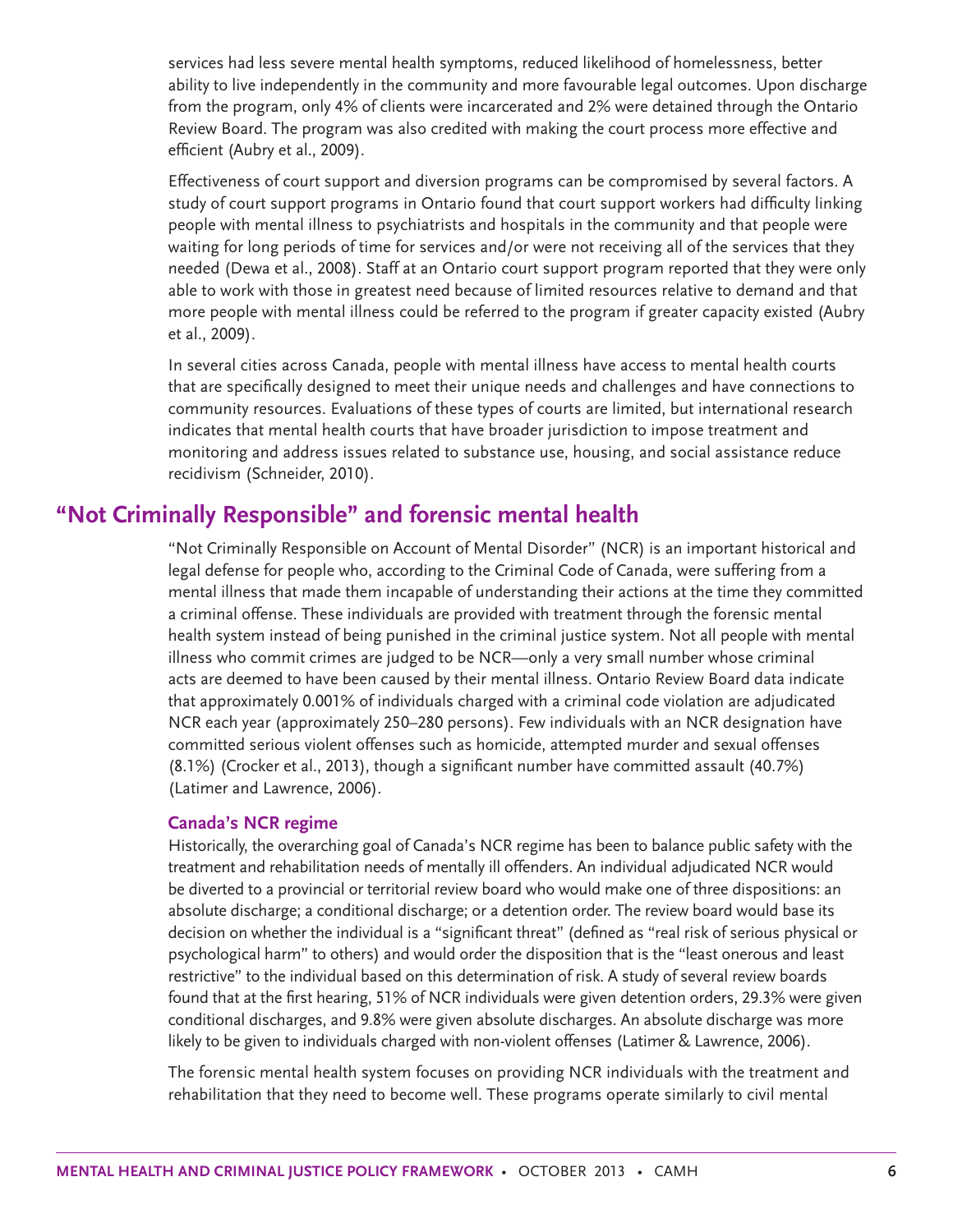health programs and are based on psychosocial rehabilitation principles and clinical best practices (Ministry of Health [MOH], 1999). Individuals given a detention order or conditional discharge must participate in treatment in a psychiatric hospital or in the community through hospital– community partnerships. Individuals given an automatic discharge are not required to participate in forensic mental health programs. However, they are encouraged to follow up with supports and services within the civil mental health system.

NCR individuals on conditional discharge or detention orders must meet with the review board at least yearly to assess their progress and active participation in their recovery, to review their potential risk to public safety and to determine if there should be a change in their disposition order. The average length of time individuals remain under the jurisdiction of a review board varies depending on the data analyzed. Latimer and Lawrence (2006) found that all NCR individuals stayed in the system at least six months, 60% stayed longer than five years and 23.3% stayed longer than 10 years. Crocker et al. (2013) found that in their sample of 165 NCR individuals accused of serious violent offenses, 49% were absolutely discharged after an average of two-anda-half years under the review board. The 51% still under review board jurisdiction had been there over five-and-a-half years. Regardless of time spent under the review board, the recidivism rates for the NCR regime are much lower than federal prison recidivism rates.

#### **Recidivism rates**

| <b>Not Criminally Responsible (NCR)</b><br>Regime                      | <b>Federal Corrections System</b>                   |
|------------------------------------------------------------------------|-----------------------------------------------------|
| $7.5\% - 10.4\%$<br>(Livingston et al., 2003; Crocker et al.,<br>2013) | $41\% - 44\%$<br>(Bonta, Rugge, & Dauvergne, 2003). |

#### **Recent changes to the NCR system**

In February 2013, the federal government introduced Bill C-54, which recommends several changes to NCR legislation. Bill C-54 introduces three main groups of proposed amendments. The first is a set of proposals to increase the notification and involvement of victims, including more notice of review board hearings and opportunities to provide victim impact statements at these hearings. Second, Bill C-54 makes public safety the paramount consideration in review board decision making, de-emphasizing the importance of balancing it with the treatment and rehabilitation needs of the NCR individual. It also changes review board requirements to make all disposition orders "necessary and appropriate under the circumstances," and changes the definition of "significant threat," thereby lowering the threshold of risk that is necessary to remain under the review board's jurisdiction. Finally, Bill C-54 creates a category of "high-risk" offenders who are subject to severe restrictions on community passes and whose review board hearings can be extended up to 36 months.

The changes proposed by Bill C-54 shift the focus of NCR legislation from treatment and rehabilitation (while being cognizant of public safety) to punishment and security. Placing tougher restrictions on people in the name of public safety compromises NCR individuals' rehabilitation and their ability to successfully reintegrate into the community. As noted, data support the success of the current regime, and many experts in the field of forensic mental health have expressed concerns that Bill C-54 will compromise their ability to provide the best clinical care possible to NCR individuals. Despite the testimonials of these experts, Bill C-54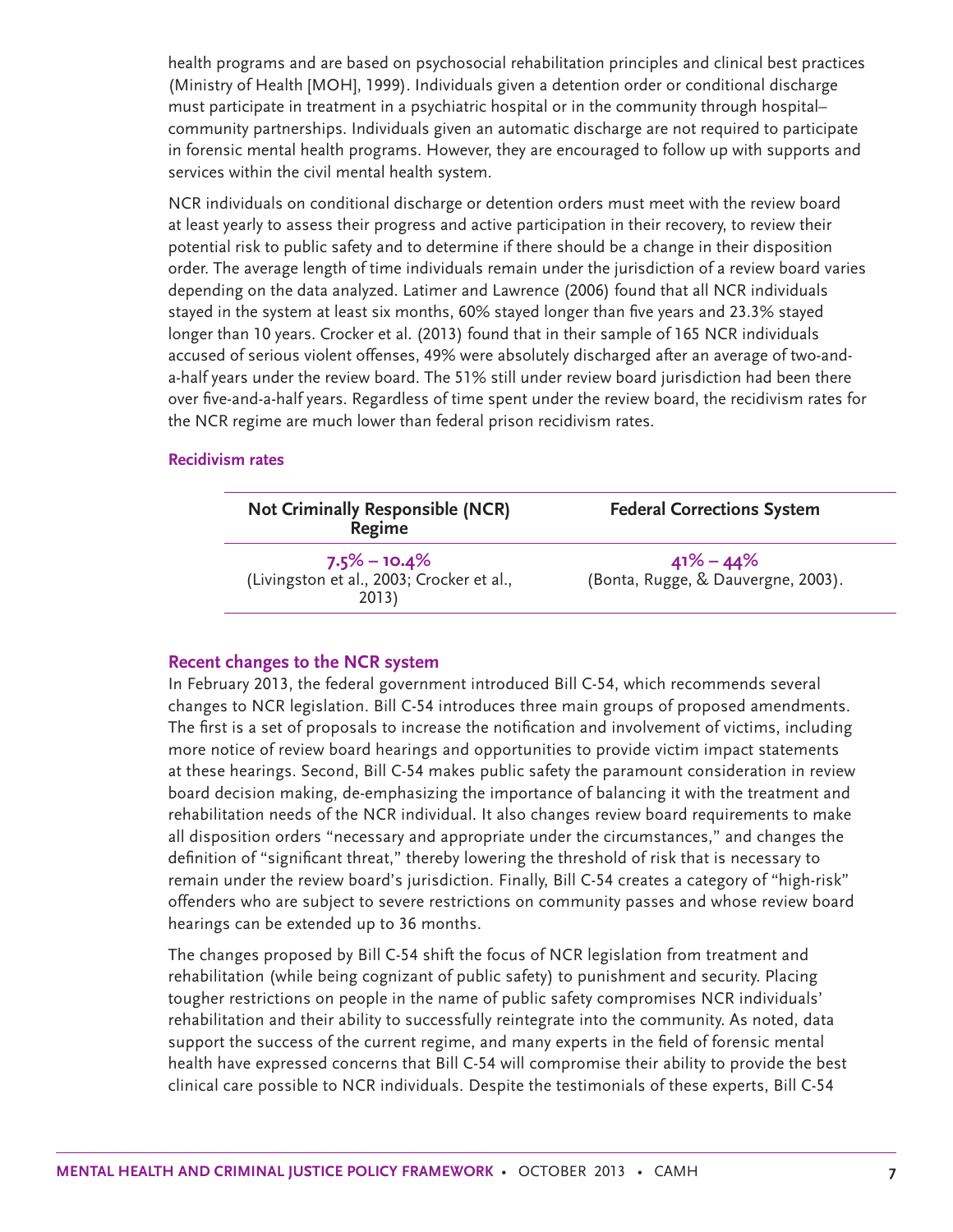passed third reading in the House of Commons in June 2013. The only amendment to the bill was that the impact of the changes to the regime be reviewed in five years time.

#### **Increased demand in the forensic system**

The new restrictions imposed by Bill C-54 will also add to the growing challenge of being able to accommodate and provide the best possible treatment to an increasing number of individuals entering the forensic mental health system. While the number of NCR individuals is small compared to the criminal justice system as a whole, the number of people in the forensic mental health system has increased substantially since the NCR law was introduced in 1991, particularly in Quebec and Ontario. From 1992–2004, there was a 102% increase in the number of cases admitted to review boards across Canada (Latimer & Lawrence, 2006). CAMH found that the number of Review board patients admitted to its services increased by 87% between 2000 and 2005. The increase in number of NCR individuals puts a strain on the forensic system and particularly on the demand for inpatient beds. CAMH has noted that this demand is acutely felt in the Greater Toronto Area and Hamilton where there are chronic bed shortages, versus eastern Ontario where there is an over-supply of beds. They have called for a better distribution of beds across the province to address this problem.

To ease bed pressure and improve treatment for clients, CAMH has focused on building partnerships and strengthening integration with community resources. We have implemented creative solutions such as the development of transitional rehabilitative housing which allows for greater community integration of low-risk clients while maximizing the use of hospital based forensic services for clients who are higher risk and have more complex mental health problems. These solutions, however, will not be sufficient when Bill C-54 passes and more NCR individuals are staying in the forensic system for longer periods of time.

### **The corrections system**

Due to a lack of access to diversion opportunities, or because of the nature of their crimes, a significant number of people with mental illness end up in the corrections system. Provincial jails (for those who have not completed the trial and sentencing process or for those serving sentences less than two years) and federal prisons (for those serving sentences greater than two years) can be particularly difficult and challenging places for people with mental illness. While there is debate about whether some people with mental illness should be in prison or not, there should be no debate about the services that they receive when they are in prison. All inmates have a fundamental right to healthcare, including mental health care, and the Corrections and Conditional Release Act outlines the obligations of the corrections system to provide this care. Inmates with mental illness are also entitled to the same treatment and rehabilitation services as those in the general population.

#### **Prevalence of mental illness and screening practices**

There are various estimates on the prevalence of mental illness in the corrections system. Correctional Service Canada (CSC) identified 13% of male inmates and 29% of female inmates in federal prisons as having mental health needs at admission—rates that have doubled between 1997 and 2008 (Sapers & Zinger, 2012). Within the provincial system, the Ministry of Community Safety and Correctional Services (MCSCS) indicated that 15% of inmates required a clinical intervention for mental illness (2008). They also noted that mental illness is far more prevalent in the remand population (those who have not completed the trial and sentencing process) where the number of mental health alerts has increased by 44.1% in the last decade.

More female inmates have had previous hospitalizations for mental illness (30.1%) than their male counterparts (14.5%) (Sapers & Zinger, 2012). CSC data also reveal that 50% of women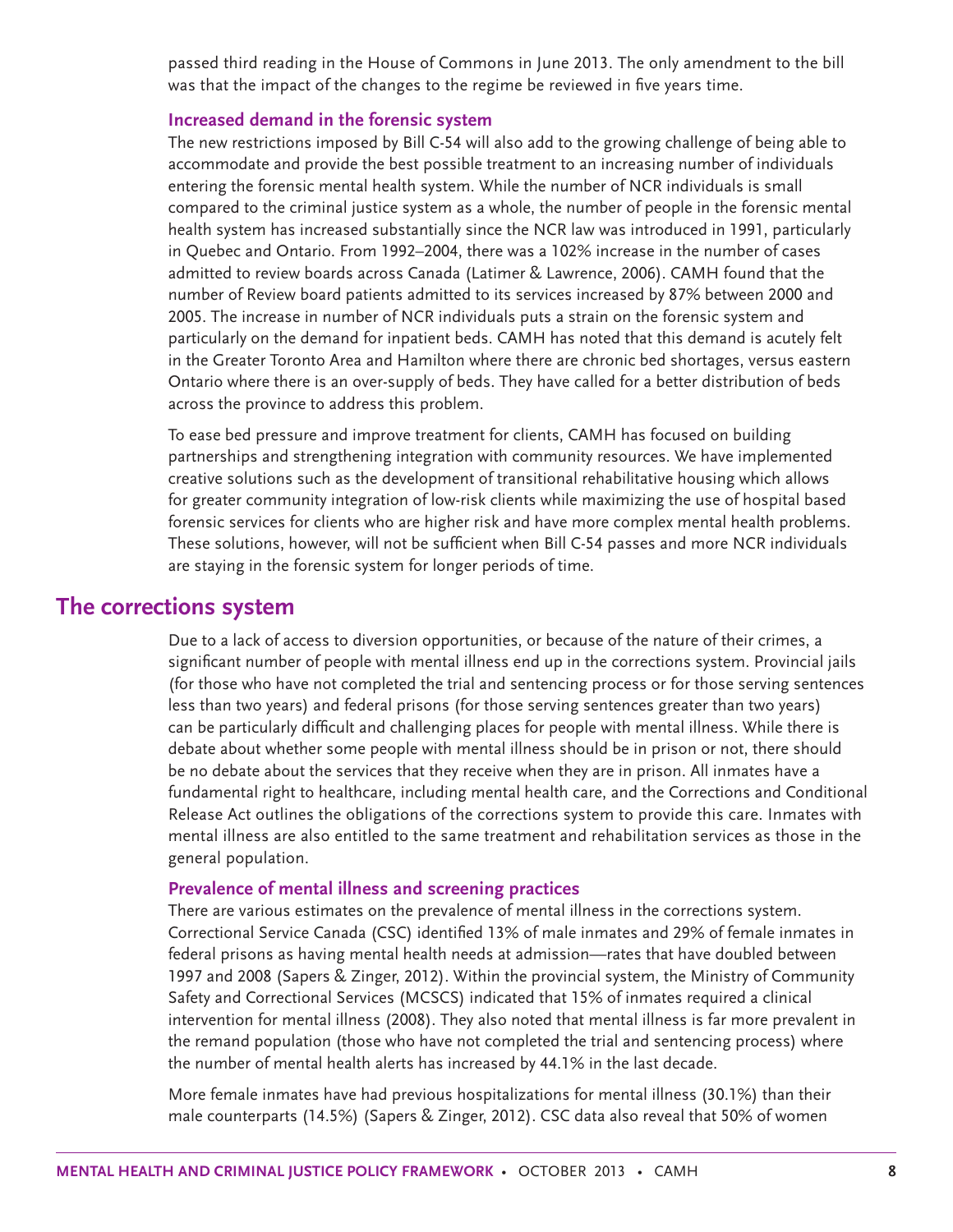in federal prisons have histories of self-harming behaviour, over 50% have current or previous addictions to drugs, 85% have history of physical abuse and 68% have a history of sexual abuse. The proportion of Aboriginal inmates with serious mental illness has fluctuated between 5–14% from 1996–2009, yet the over-representation of this population in the correctional system as a whole—Aboriginal people account for less than 4% of the Canadian population, but 21% of the federal prison population—and their significant over-representation in self-injurious incidents, indicate that there are serious mental health needs in this population that need to be addressed (Simpson, McMaster, & Cohen, in press; Sapers & Zinger, 2012).

The data highlight the significant number of mental health problems in jails and prisons. However, these numbers may actually underestimate the prevalence and severity of mental illness in the corrections system. In order to accurately identify who is in need of assistance and what type of services that they need, effective screening and assessment practices are required. While the CSC has recently implemented improved admissions screening, the SSO (2012) found that screening practices in provincial and federal institutions are generally inadequate and inconsistent.

#### **Access to mental health treatment and services**

Inmates with mental illness have a right to the same mental health treatment and services as those in the general population, including access to medication, counselling, rehabilitation and social support. In federal prisons, most mental health care is provided at one of five Residential Treatment Centres (RTC). The purpose of the RTC is to provide treatment, stabilize offenders and return them to the general inmate population. Inadequate resourcing of RTCs, however, has lead to deterioration in services and these centres are no longer able to provide a full spectrum of mental health care (Service, 2010). RTC services are also in such demand that offenders are released too early and are quickly in crisis again (Sorenson, 2010). The high demand on RTC services also means that they are only available to those with the most acute mental illness and other inmates are left untreated or with limited clinical attention. RTCs also have difficulty serving offenders with the most complex behaviours. These offenders receive very little mental health services and are instead placed in segregation as a security measure (Service, 2010).

The SSO (2012) conducted a comprehensive review of mental health services within provincial jails and found that these services are inconsistent across institutions. Specialized assessment and treatment is provided to various populations in provincial treatment centres, though the referral and assessment processes are unclear as are the types of services provided. Some individual treatment is offered on-site at all prisons (e.g., medication management), but it is unclear if mental health staff are actually available on-site at each institution and if corrections staff have participated in mental health training. Overall, the SSO concluded that mental health services are inadequate and inconsistent across provincial jails.

#### **Safety and security concerns**

Offenders with mental illness are extremely vulnerable in the federal and provincial corrections systems. These individuals report feeling unsafe and frequently being the victims of intimidation and violence by other offenders (Sorenson, 2010) and correctional staff (SSO, 2012). Inmates with mental illness do not manage well in prison as demonstrated through disruptive behaviour, aggression, violence, withdrawal, and refusal or inability to follow orders and rules (Sapers & Zinger, 2012). Self-injury and suicide are also prevalent. CSC data indicate that there were 822 incidents of self-injury involving 304 offenders in the fiscal year 2010–2011, a rate that doubled during the previous five years. The suicide rate in the federal corrections system is seven times greater than the national average, and in the fiscal year 2010–2011 there were 54 attempted suicides and 4 completed suicides. All four offenders who completed suicide had mental illness and had previously attempted suicide. CSC data also show that one-third of self-injury attempts, and three of the four completed suicides, occurred in segregation units.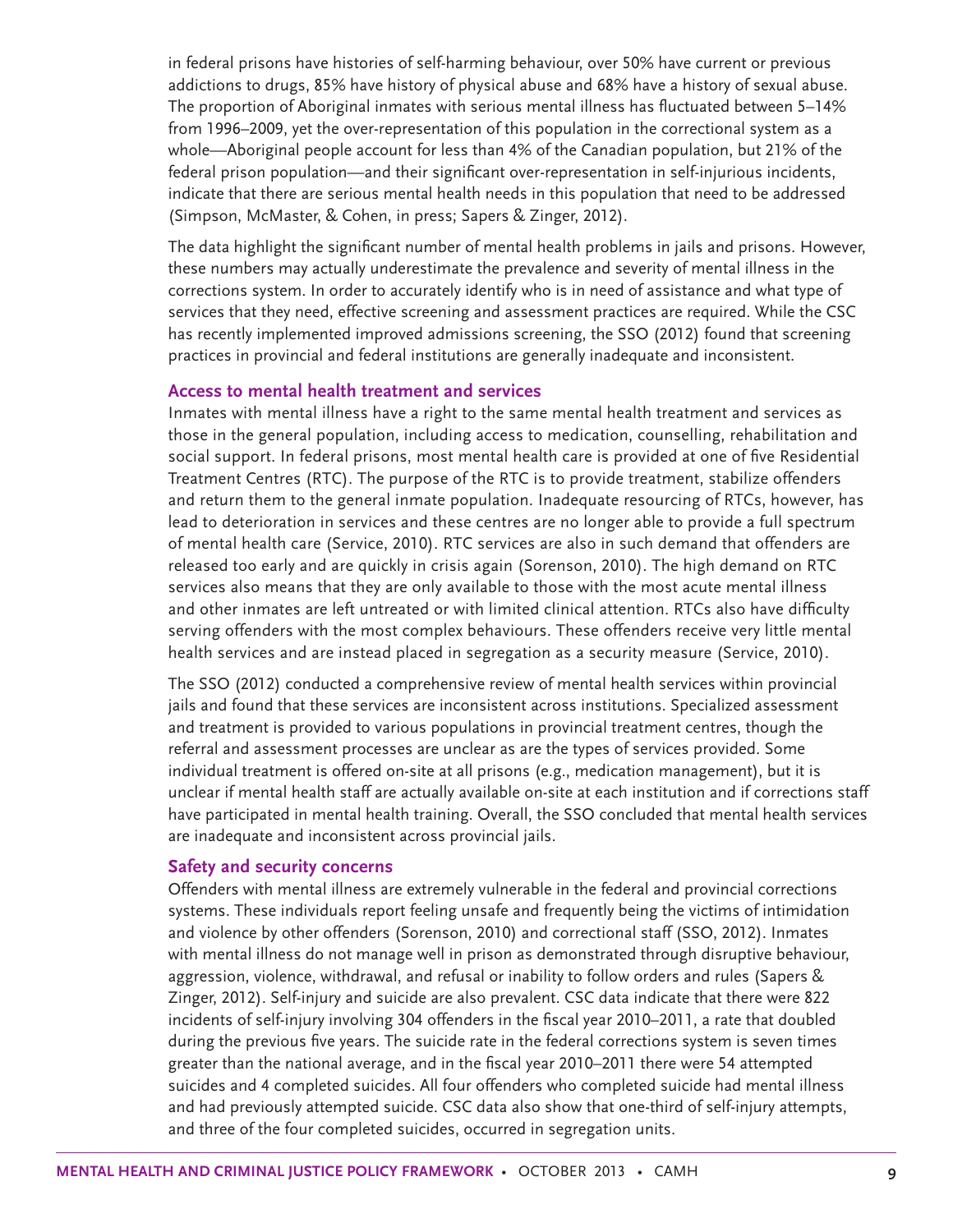Due to a lack of understanding of the symptoms of mental illness and misinterpretation of behaviours associated with mental illness, correctional officers often respond with security measures instead of with appropriate crisis response and mental health treatment (Sorenson, 2010). Common interventions to manage self-injury in prison include physical handling, restraints, pepper spray and segregation (Sapers & Zinger, 2012) Segregation is overused in prison and jails to address behaviours related to mental illness (SSO, 2012). Prolonged segregation can exacerbate symptoms of mental illness, cause irreversible psychological and physiological harm and is considered an inappropriate response for dealing with offenders with mental illness (Sapers & Zinger, 2011).

#### **Discharge planning**

Comprehensive discharge planning is important for inmates with mental illness to ensure their successful transition back into the community. At the federal level, a Community Mental Health Initiative was established in 2005 to better facilitate this transition. Difficulties still persist though as some physicians and community mental health programs do not accept referrals from offenders (Service, 2010). At the provincial level, discharge planning is challenged by a lack of institutional policies and procedures, as well as community services unwilling to provide support to offenders (SSO, 2012). Not being connected to community resources upon discharge is thought to affect recidivism rates, and Brown (2009) confirmed that criminal justice system recontact rates were significantly higher for inmates with mental illness than those without.

Successful discharge planning requires adequate medication, appointments with outpatient clinics, psychiatrists or counselling services and the involvement of prison and parole authorities. Forensic Assertive Community Treatment (FACT) models may also help to keep people with mental illness engaged with mental health services after discharge as well as keep them from reengaging with the criminal justice system (Simpson, McMaster, & Cohen, in press).

#### **Vulnerable populations**

There are certain populations with mental illness who are at an increased risk within the corrections system. SSO (2012) refers to the "dire" situation of the remand population. These individuals are not screened for mental illness until they are formally charged and their access to treatment and programming is almost non-existent. Female inmates do not have access to mental health supports and services that address their unique challenges (e.g., history of physical and sexual abuse) and Aboriginal inmates have very limited access to culturally appropriate programs/services, and are less likely than other inmates to receive mental health care while they are incarcerated (SSO, 2012). Aboriginal and female inmates are also at risk of not being able to access appropriate mental health care within the federal corrections system.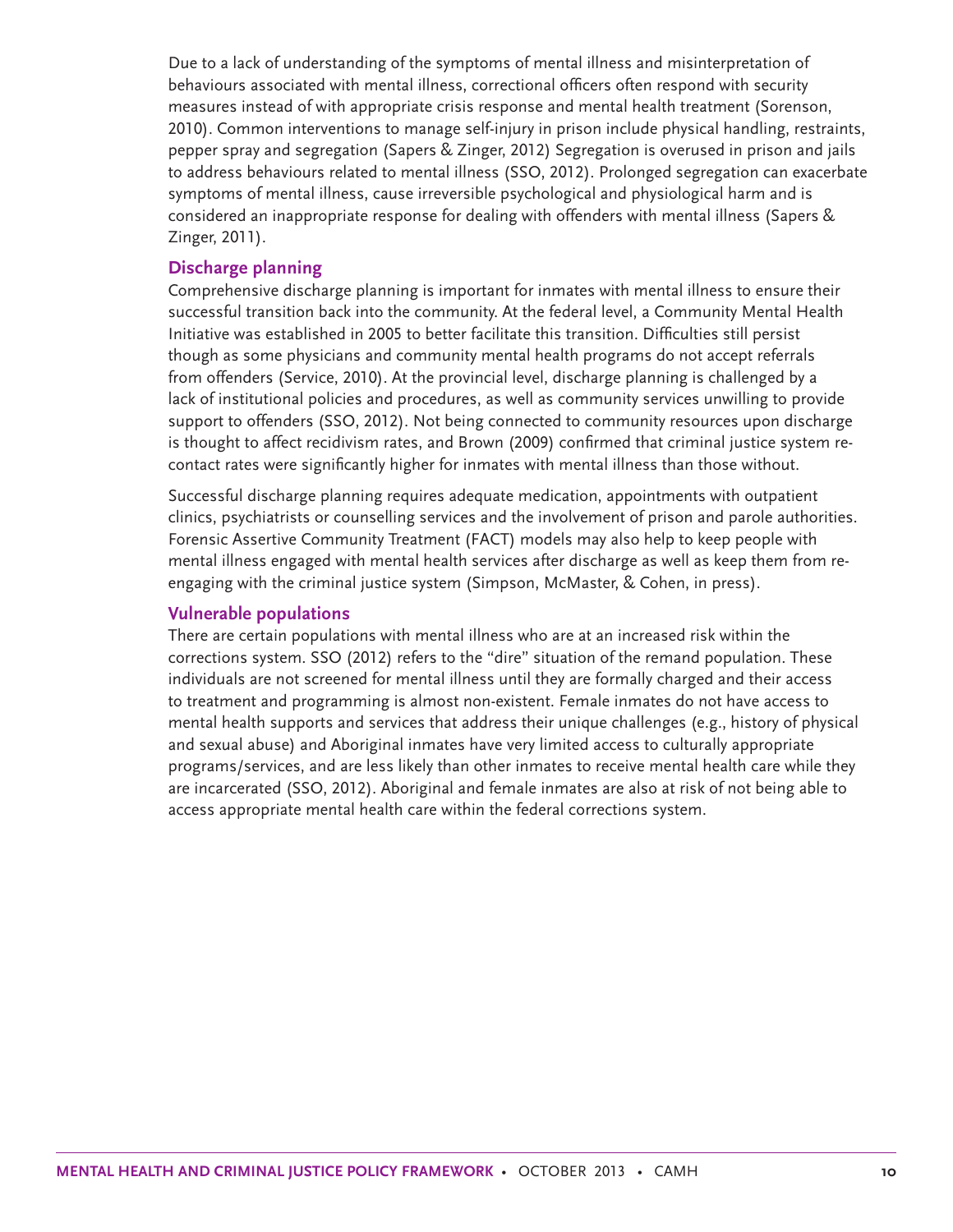## **Principles for a comprehensive Canadian approach to mental health and criminal justice**

#### **Canadians should have access to prevention and intervention programs that reduce the likelihood of involvement with the criminal justice system.**

Examples of action that results from this principle:

- Investment and implementation in comprehensive mental health strategies by all levels of government.
- Mental health strategies address the over-representation of Aboriginal people and racialized communities in the criminal justice system.
- Children, youth and adults showing early signs of mental illness have timely access to appropriate services.
- All Canadians with mental illness have access to appropriate and comprehensive services, treatments and supports that meet their diverse needs.

#### **2.**

**1.**

#### **People with mental illness who commit criminal offenses should have opportunities to be diverted from the criminal justice system to the mental health system.**

Examples of action that results from this principle:

- Pre-charge diversion programs and mental health crisis teams are widely implemented by police departments across the country.
- All Canadians with mental illness who enter the criminal court system have access to court support and diversion programs.
- More access to Mental Health Courts across the country.
- Not Criminally Responsible (NCR) legislation balances public safety with the treatment and rehabilitation needs of the offender.

#### **3.**

#### **People with mental illness who commit offenses should have access to high quality, culturally appropriate mental health care.**

#### Examples of action that results from this principle:

- Community mental health agencies are equipped to provide services to people with mental illness who have committed offenses.
- Mental health screening in correctional institutions is comprehensive, ongoing and consistent.
- Individuals on remand are immediately screened for mental illness and have access to the full range of mental health services available in correctional facilities.
- The corrections system provides access to appropriate and comprehensive services, treatments and supports that meet the diverse needs of all inmates with mental illness (with special consideration for female and Aboriginal inmates).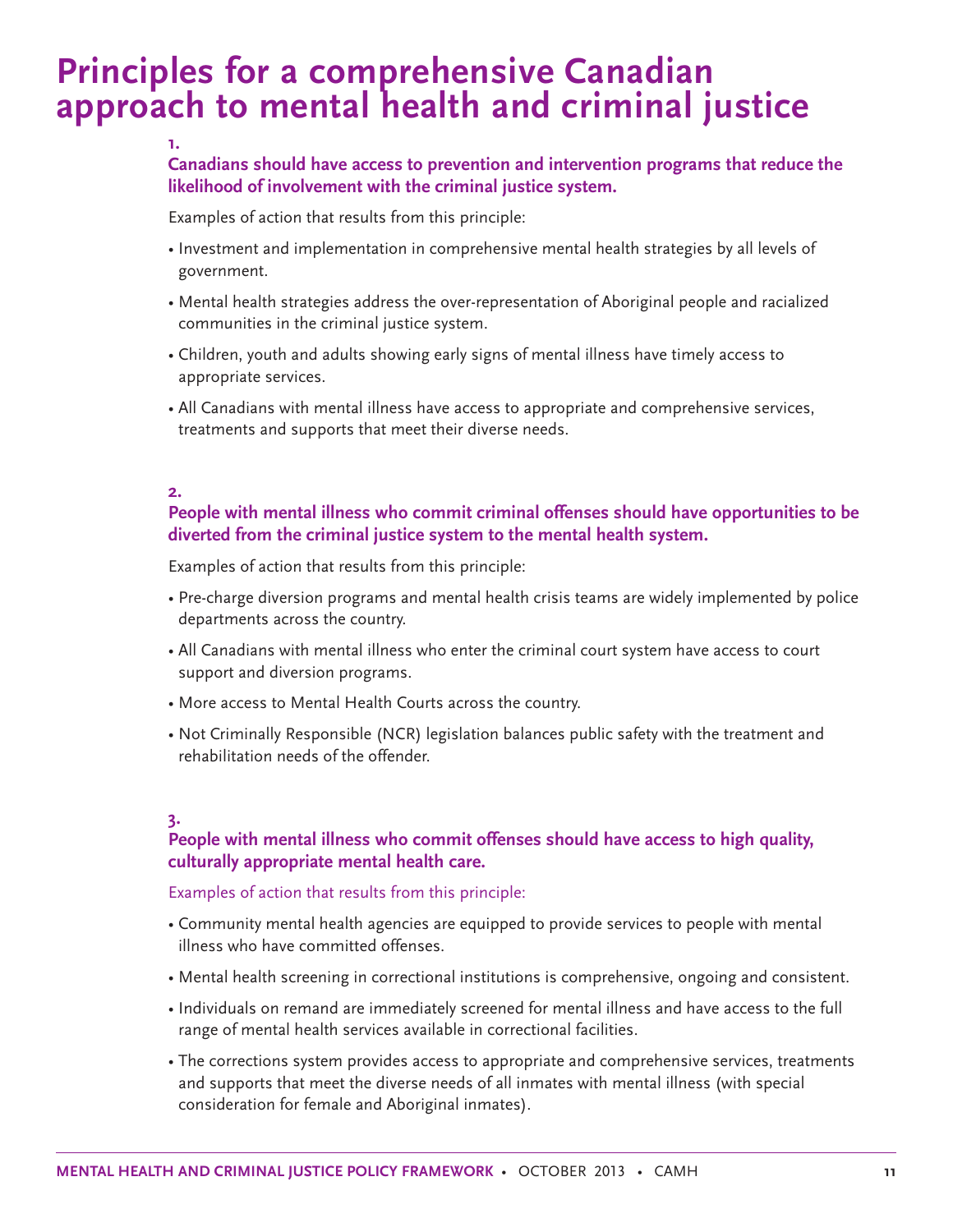- Discharge planning is a priority in correctional institutions. People with mental illness are connected to appropriate community resources before they are discharged.
- Forensic inpatient beds are appropriately distributed across the different regions to meet the demand.

#### **4.**

#### **Treatment and rehabilitation of offenders with mental illness should be part of the correctional system's core mandate and philosophy.**

Examples of action that results from this principle:

- The corrections system has a mental health strategy that explicitly outlines its role in providing mental health care to inmates.
- Correctional institutions instill and support a culture where access to treatment and rehabilitation is seen as a priority for inmates with mental illness.
- Correctional institutions balance a criminal justice philosophy of safety, security and risk management with a mental health philosophy of treatment, rehabilitation and recovery.

#### **5.**

#### **People with mental illness in the criminal justice system should be treated with respect and dignity and their safety paramount.**

Examples of action that results from this principle:

- All employees and representatives of the criminal justice system receive education and training on how to interact compassionately and respectfully with people with mental illness.
- Police and correctional officers receive initial and ongoing training on appropriate crisis intervention techniques for dealing with people who are in distress.
- All mental health education and crisis intervention training is standardized, monitored and subject to ongoing evaluation.
- Segregation for people with mental illness is used only in exceptional circumstances for short periods of time. Prolonged segregation for people with mental illness is not used at all.
- Offenders with mental illness are consulted in the planning and development of mental health and criminal justice system strategies, programs, services and training.

#### **6.**

#### **Laws, policies and programs should encourage integration between the criminal justice system and mental health system to enhance access to services, improve quality of care and facilitate transitions between systems.**

Examples of action that results from this principle:

- Police departments, courts and correctional facilities have formal and informal referral partnerships with family physicians, local hospitals, community mental health services and other community resources.
- Correctional facilities have partnerships with psychiatric hospitals to temporarily transfer care of people with serious mental illness and behavioural disturbances whose mental health needs cannot be met in correctional institutions.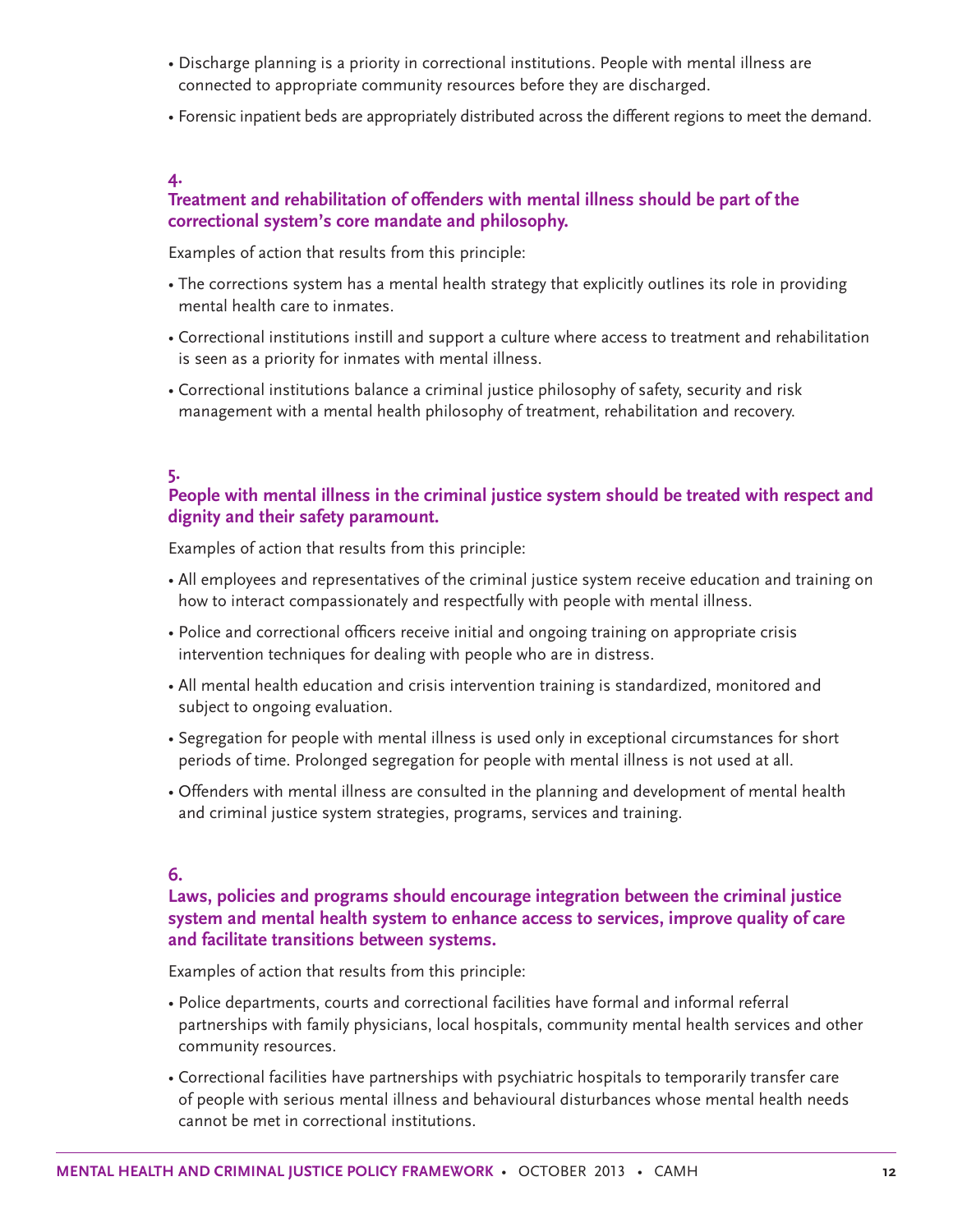- Forensic mental health programs have partnerships with community mental health services and housing programs.
- Mental health policy, program and funding decisions within any part of the criminal justice system are made within a whole system context to ensure seamless services and the best use of limited resources.

#### **7.**

#### **Government decisions and legislation should be based on evidence and best practices and research in the area should be supported**

Examples of action that results from this principle:

- Government decisions are grounded in a thorough understanding of the causes and effects of the criminalization of mental illness.
- Government decisions are informed by best evidence on the positive and negative impacts of different approaches to mental health and criminal justice related to offenders with mental illness (e.g., prevention, diversion and treatment versus "tough on crime" approaches).
- Any criminal justice policy changes that affect people with mental illness are subject to rigorous and transparent evaluation.
- Government provides support and funding for research and evaluation on Canadian-based approaches to mental health and criminal justice.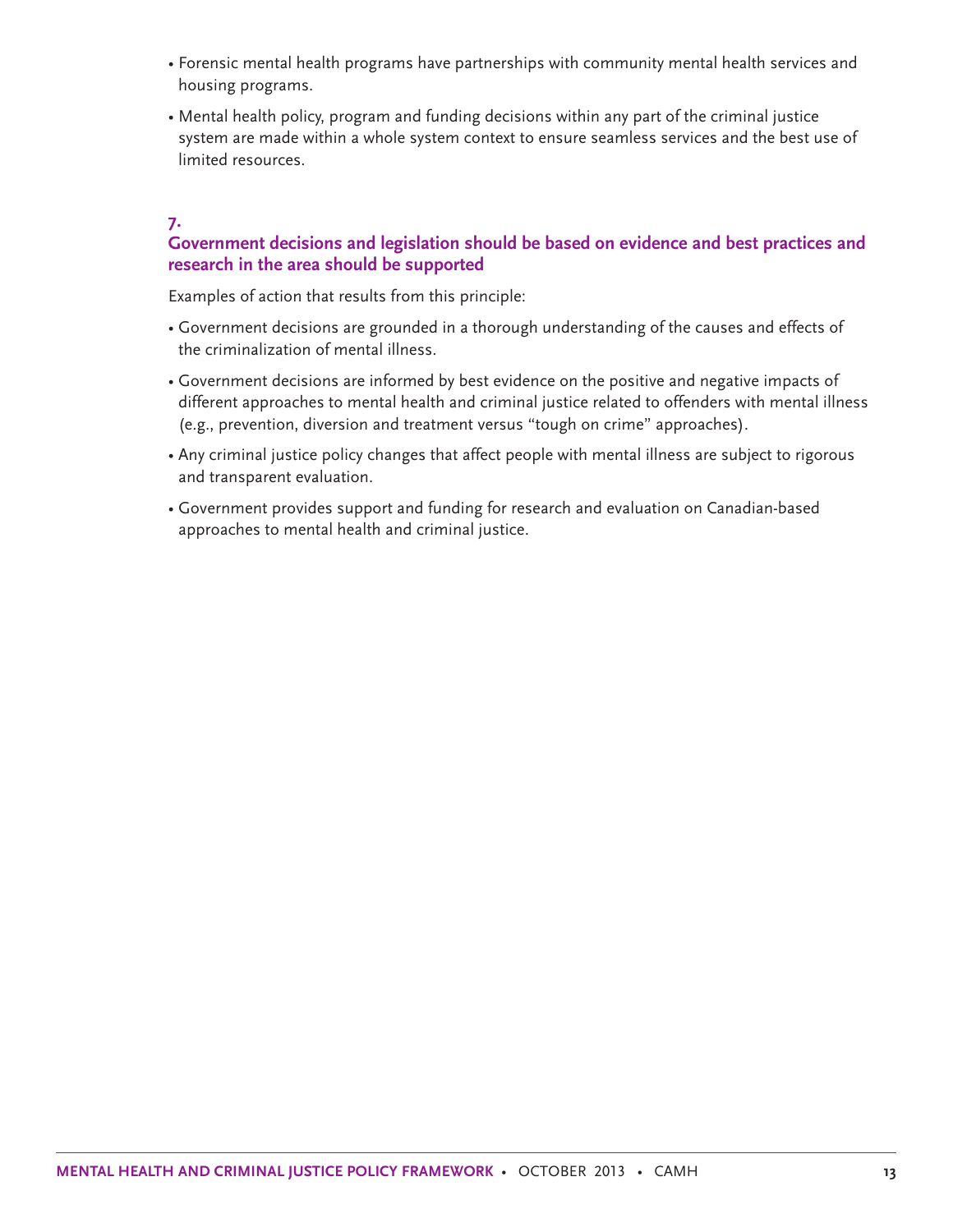# **Conclusion**

The criminalization of mental illness needs to be addressed so that people with mental illness can access the treatment and supports they require to live their best lives. A social justice approach that focuses on prevention, diversion and treatment/rehabilitation can help minimize the number of people with mental illness who come in contact with the criminal justice system, provide diversion options for those who do become involved, and ensure that treatment and supports are available at any point throughout the system. The principles above are grounded in this approach and we urge governments at all levels to consider them. Finally, the principles are founded on research and expertise in the area of adult mental illness. While many of the principles are relevant to other populations in the criminal justice system (e.g., youth, people with addictions), policy development in these areas would benefit from more specific examination of the issues.

**The Centre for Addiction and Mental Health (CAMH) is Canada's largest mental health and teaching hospital, as well as one of the world's leading research centres in this area. CAMH combines clinical care, research, education, policy development and health promotion to transform the lives of people affected by mental health and addictions issues.**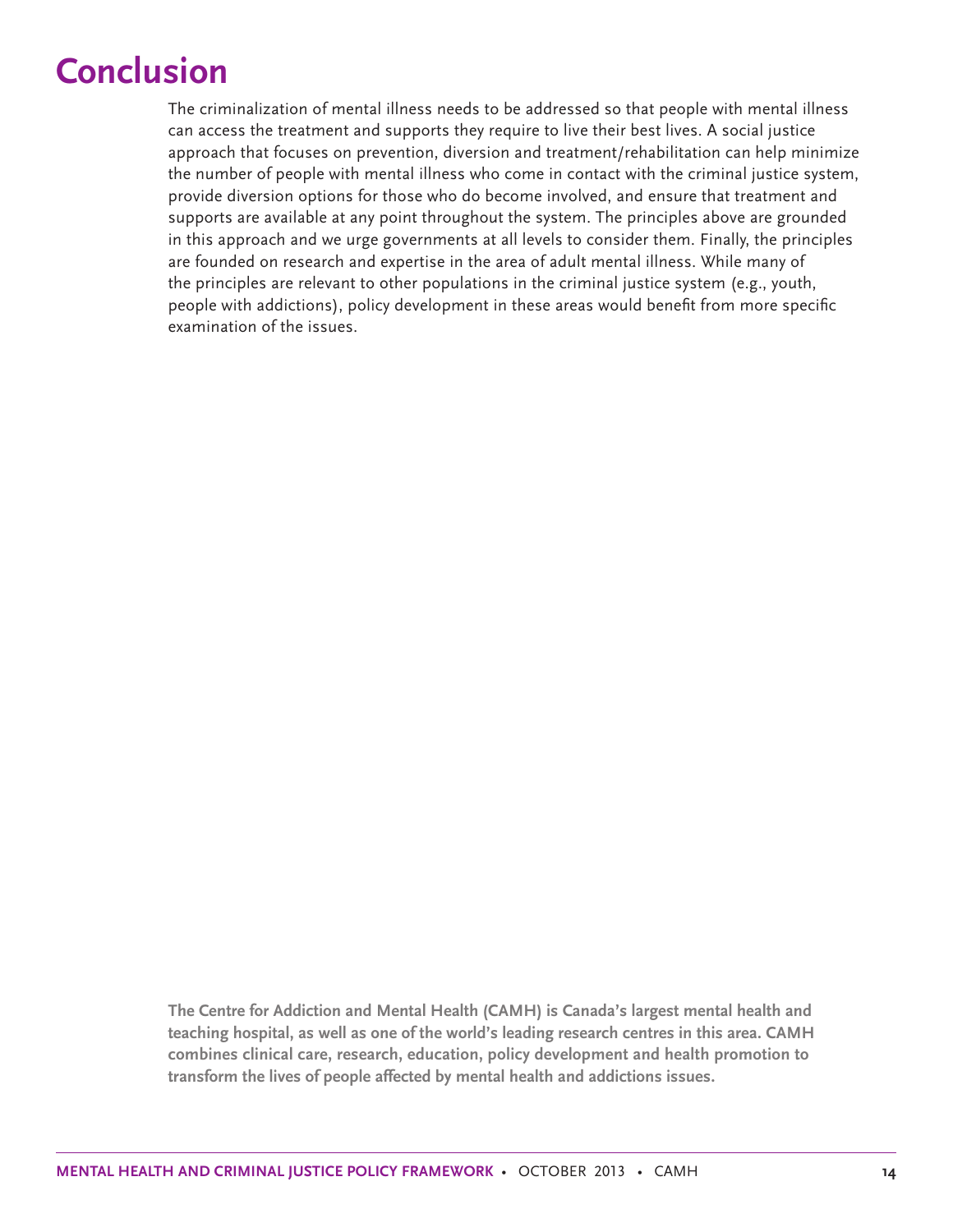# **Bibliography**

- Adelman, J. (2003). *Study in blue and grey. Police interventions with people with mental illness: A review of challenges and responses*. Vancouver, BC: Canadian Mental Health Association. Retrieved from http://www.cmha.bc.ca/files/policereport.pdf
- Aubry, T., Sylvestre, J., Smith J., Miller, M. & Birnie, S. (2009). *Evaluation of the implementation and outcomes of the Canadian Mental Health Association, Ottawa branch's court outreach program*. Ottawa, Ontario: University of Ottawa. Retrieved from http://www.ontla.on.ca/library/repository/mon/23010/294293.pdf
- Bonta, J., Rugge, T. & Dauvergne, M. (2003). *The reconviction rate of federal offenders*. Ottawa, Ontario: Solicitor General Canada. Retrieved from http://www.publicsafety.gc.ca/cnt/rsrcs/pblctns/rcnvctn-rt-fdrl/rcnvctn-rt-fdrl-eng.pdf
- Brink, J., Livingston, J., Desmarais, S., Greaves, C., Maxwell, V., & Michalak, E. et al. (2011). *A study of how people with mental illness perceive and interact with the police*. Calgary, Alberta: Mental Health Commission of Canada. Retrieved from http://www.mentalhealthcommission.ca/English/document/437/study-how-people-mental-illnessperceive-and-interact-police
- Brown, G.P. (2009). *Seriously mentally ill inmates in Ontario correctional facilities: Prevalence, mental health care needs, and implications for correctional and mental health care policy*. Presentation to Human Services and Justice Coordinating Committee Conference, October 26–28, 2009. Niagara Falls, Ontario.
- Chaimowitz, G. (2012). The criminalization of people with mental illness. *The Canadian Journal of Psychiatry, 57*(2) [Insert], 1–6.
- Compton, M.T., Bahora, M., Watson, A.C. & Oliva, J.R. (2008). A comprehensive review of extant research on crisis intervention team (CIT) programs. *Journal of the American Academy of Psychiatry and the Law, 36*(1), 47–55.
- Crocker, A.G., Seto, M.C., Nicholls, T.L. & Cote. G. (2013). *Description and processing of individuals found Not Criminally Responsible on Account of Mental Disorder accused of "serious violent offences."* Final report submitted to the Research and Statistics Division, Department of Justice, Canada, March 2013.
- Dewa, C.S., Chau, N., deRuiter, W., Loong, D., Trojanowski, L. & Yip, A. (2008). *The Matryoshka Project: Examining the effects of enhanced funding on specialized projects. Wave 3 report: Court support programs. Version 2*. Toronto, Ontario: Centre for Addiction and Mental Health. Retrieved from https://www.ehealthontario.ca/portal/server.pt/gateway/PTARGS\_0\_11862\_11751\_2182\_22019\_43/ http%3B/wcipublisher.phportal.prod.ont.gss%3B7087/publishedcontent/publish/ssha/eho/ communities/mental\_health\_and\_addictions/systems\_enhancement\_evaluation\_initiative/final\_ reports/matryoshka\_project\_court\_support\_programs\_wave\_3\_report\_november\_2008.pdf
- Dupont, R. & Cochran, S. (2000). Police response to mental health emergencies: Barriers to change. *Journal of the American Academy of Psychiatry and the Law, 28*(3), 338–344.
- Durbin, J., Lin, E. & Zaslavska, N. (2010). *Impact Study, Final Report: A study of hospital emergency service use, crisis service delivery and police response after mental health system enhancements*. Toronto, Ontario: Centre for Addiction and Mental Health. Retrieved from https://www.ehealthontario.ca/portal/server.pt/gateway/PTARGS\_0\_11862\_11751\_2182\_22019\_43/ http%3B/wcipublisher.phportal.prod.ont.gss%3B7087/publishedcontent/publish/ssha/eho/ communities/mental\_health\_and\_addictions/systems\_enhancement\_evaluation\_initiative/final\_ reports/impact\_study\_final\_report\_june\_2010.pdf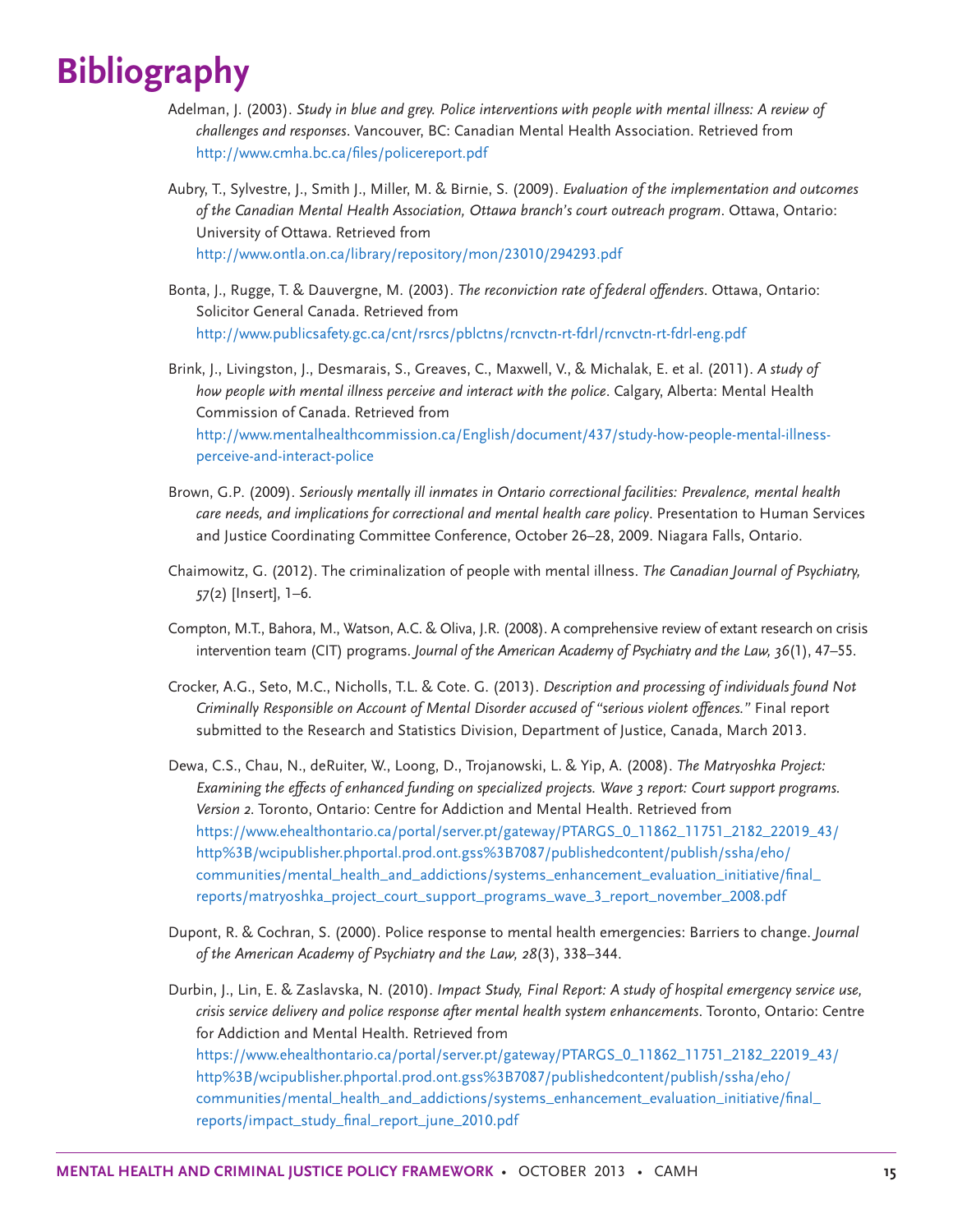- Hanafi, S., Bahora, M., Berivan, D. & Compton, M. (2008). Incorporating crisis Intervention team knowledge and skills into the daily work of police officers: A focus group study. *Community Mental Health Journal, 44*(6), 427–432.
- Hartford, K., Carey, R. & Mendonca, J. (2007). Pretrial court diversion of people with mental illness. *The Journal of Behavioral Health Services and Research, 34*(2), 198–205.
- Lamberti, J.S. (2007). Understanding and preventing criminal recidivism among adults with psychotic disorders. *Psychiatric Services, 58*(6), 773–781.
- Latimer, J. & Lawrence, A. (2006). *The review board systems in Canada: Overview of Results from the mentally disordered accused data collection study*. Ottawa, Ontario: Department of Justice, Canada. Retrieved from http://www.justice.gc.ca/eng/pi/rs/rep-rap/2006/rr06\_1/rr06\_1.pdf
- Livingston, J.D., Wilson, D., Tien, G. & Bond, L. (2003). A follow-up study of persons found not criminally responsible on account of mental disorder in British Columbia. *Canadian Journal of Psychiatry, 48*(6), 408– 415.
- Mental Health Commission of Canada. (2012). *Changing directions, changing lives: The mental health strategy for Canada*. Calgary, Alberta: Author. Retrieved from http://strategy.mentalhealthcommission.ca/pdf/strategy-images-en.pdf
- Ministry of Community Safety and Correctional Services. (2008). *A safe, strong, secure Ontario: Strategic Plan 2008–2013*. Toronto, Ontario: Author. Retrieved from http://www.mcscs.jus.gov.on.ca/stellent/groups/public/@mcscs/@www/@com/documents/ webasset/ec069601.pdf
- Ministry of Health. (1999). *Making it happen: Operational framework for the delivery of mental health services and supports*. Toronto, Ontario: Author. Retrieved from http://www.ontla.on.ca/library/repository/mon/1000/10279602.pdf
- Ministry of Health and Long-Term Care. (2011). *Open minds, healthy minds: Ontario's comprehensive mental health and addictions strategy*. Toronto, Ontario: Author. Retrieved from http://www.health.gov.on.ca/en/common/ministry/publications/reports/mental\_health2011/ mentalhealth\_rep2011.pdf
- Ministry of Health and Long-Term Care. (2006). *A program framework for: Mental health diversion/court support services*. Toronto, Ontario: Author. Retrieved from http://www.health.gov.on.ca/en/common/ministry/publications/reports/mentalhealth/framework.pdf
- Nielssen, O. & Large, M. (2008). Rates of homicide during the first episode of Psychosis and after treatment: A systematic review and meta-analysis. *Schizophrenia Bulletin, 36*(4), 702–712.
- Ontario Mental Health Police Record Check Coalition. (2013). Your right to limit the disclosure of mental health information. Retrieved from http://www.mentalhealthpolicerecords.ca/yourrights
- Provincial Human Services and Justice Coordinating Committee. (2011). *Police and mental health: A critical review of joint police/mental health collaborations in Ontario*. Toronto, Ontario: Author. Retrieved from http://www.hsjcc.on.ca/Uploads/PHSJCC\_Police-MH\_Final\_Report\_January\_31\_2011.pdf